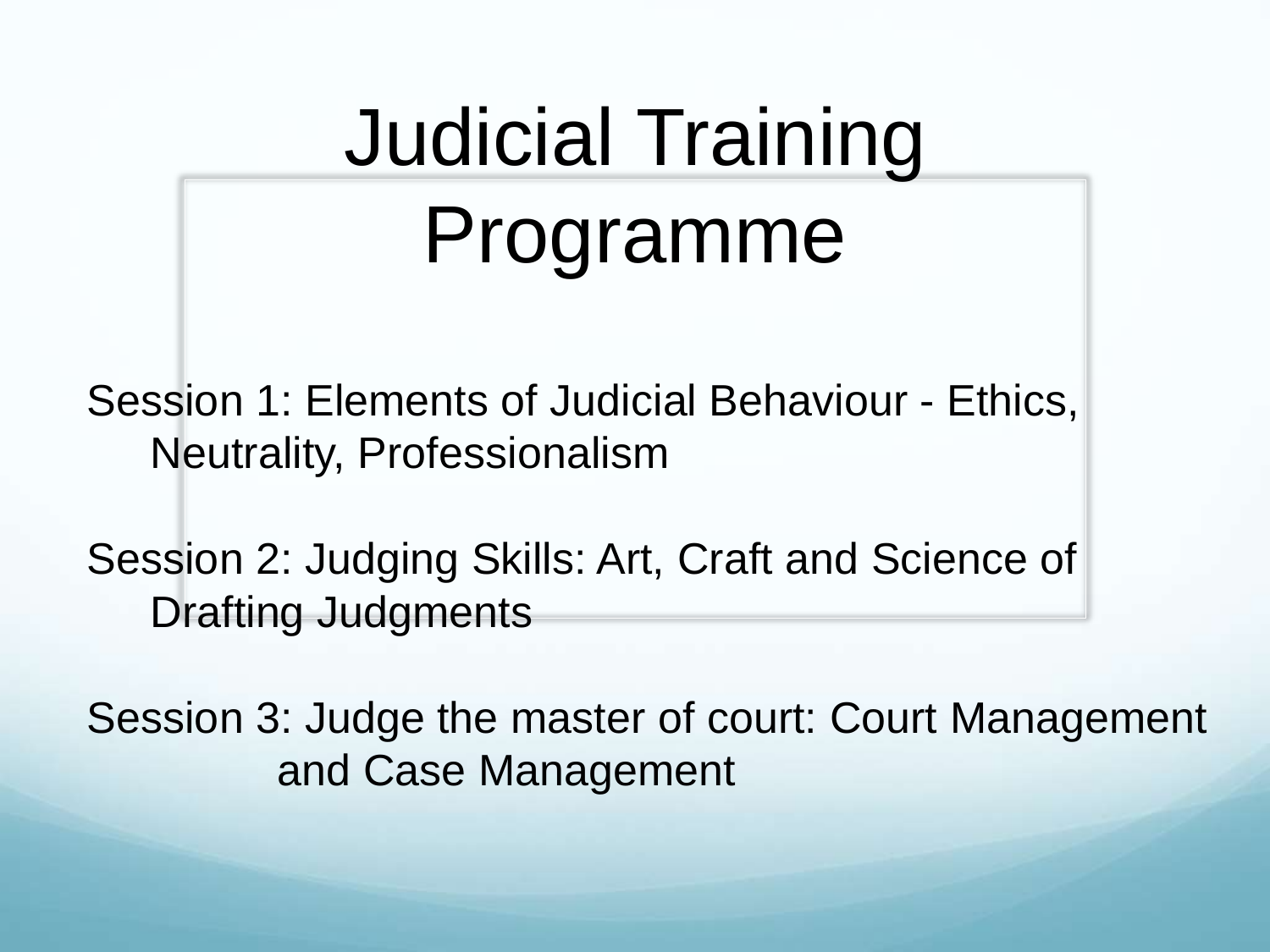### **Judicial Ethics**

- Judicial Ethics consists of the standards and norms that bear on judges and covers such matters as how to maintain independence, impartiality, and avoid impropriety.
- There are two key issues -

a. The identification of standard to which the members of the judiciary must be held.

b. The adherence to such standard.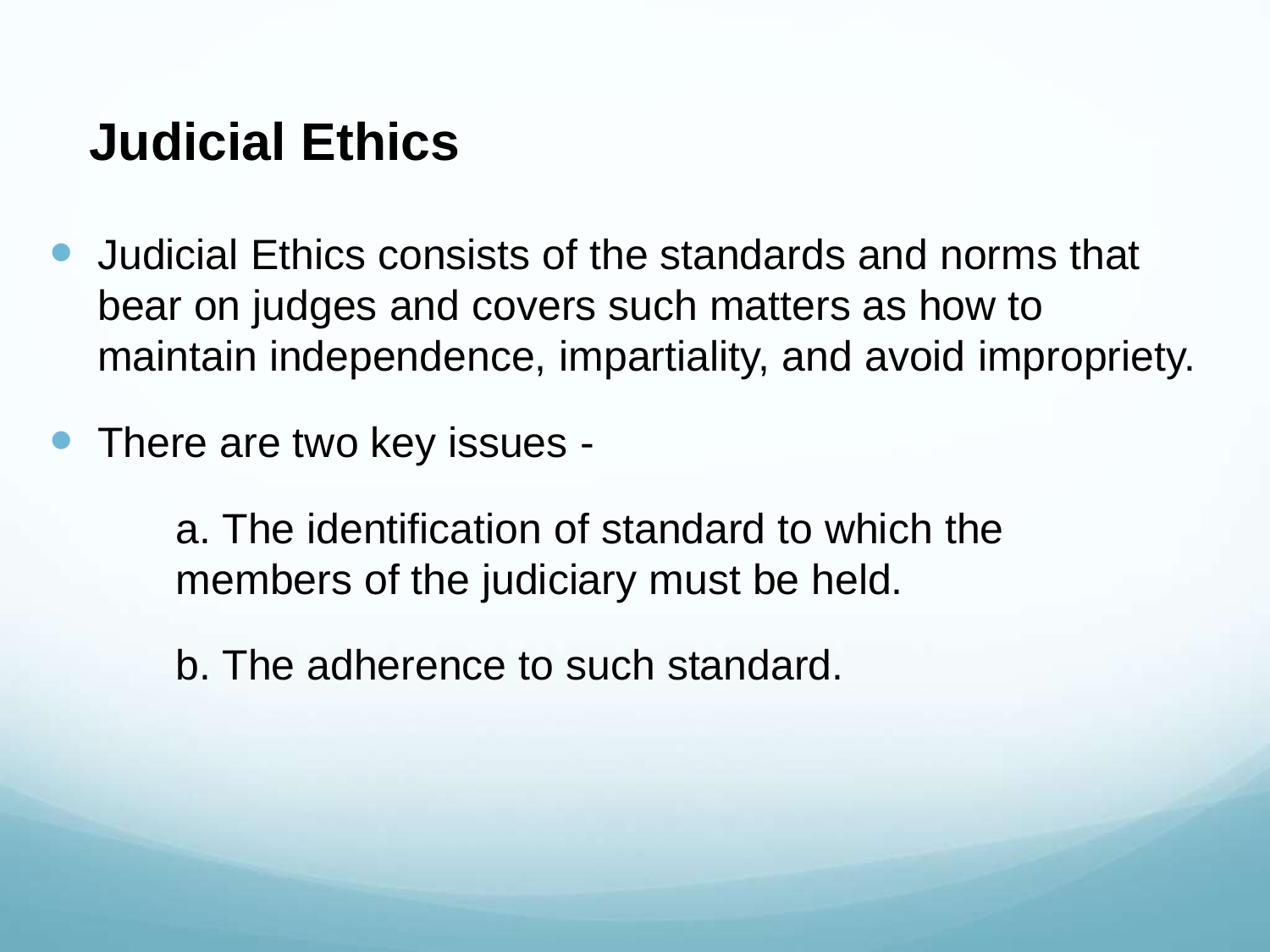- Courts of law act as Guardians of the Rule of Law. *However, who would be the Guardians of the Guardians themselves?*
- Source of judicial power is the rule of law embodied in the Constitution and the laws. But in practice, there are 2 sources: Public acceptance of the authority of judiciary (external) and the integrity of the judiciary (internal).

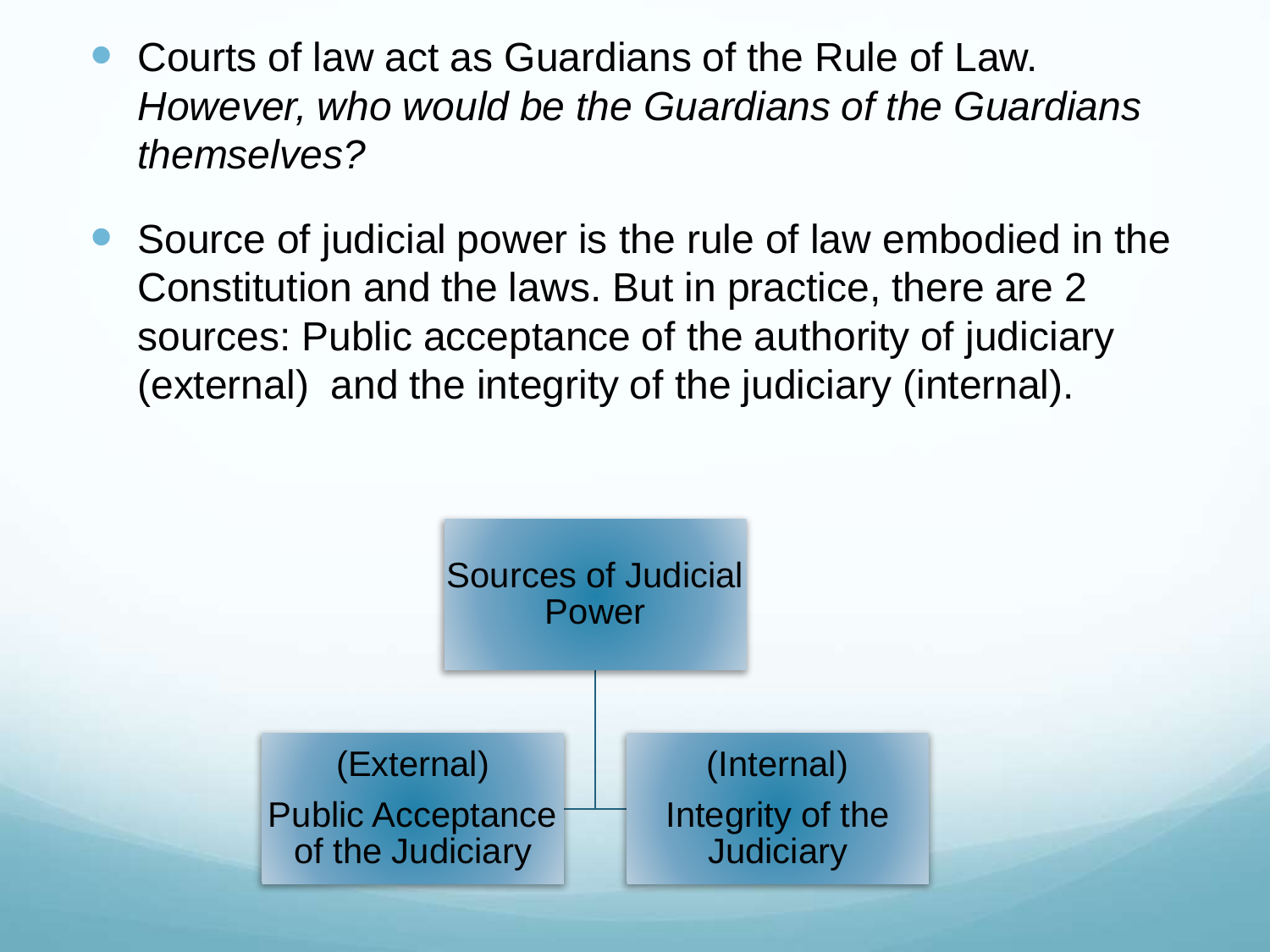### Codification of Canons of Judicial Ethics

- "Four things belong to a judge: to hear courteously, to answer wisely, to consider soberly, and to decide impartially." –Socrates
- A popular Judge is a deformed thing…Do good to the people; love them, and give them justice; but let it be as the psalm says, 'nihil inde expectantes,' looking for nothing, neither praise nor profit. – Francis Bacon, Speech in the Star Chamber before the Summer Circuits
- The canons are best reflected in the following documents -
	- A. The Oath of a Judge under the third schedule of the Indian Constitution.
	- B. Restatement of Values of Judicial Life by the Chief Justices' Conference, 1999.
	- C. The Bangalore Principles of Judicial Conduct, 2002.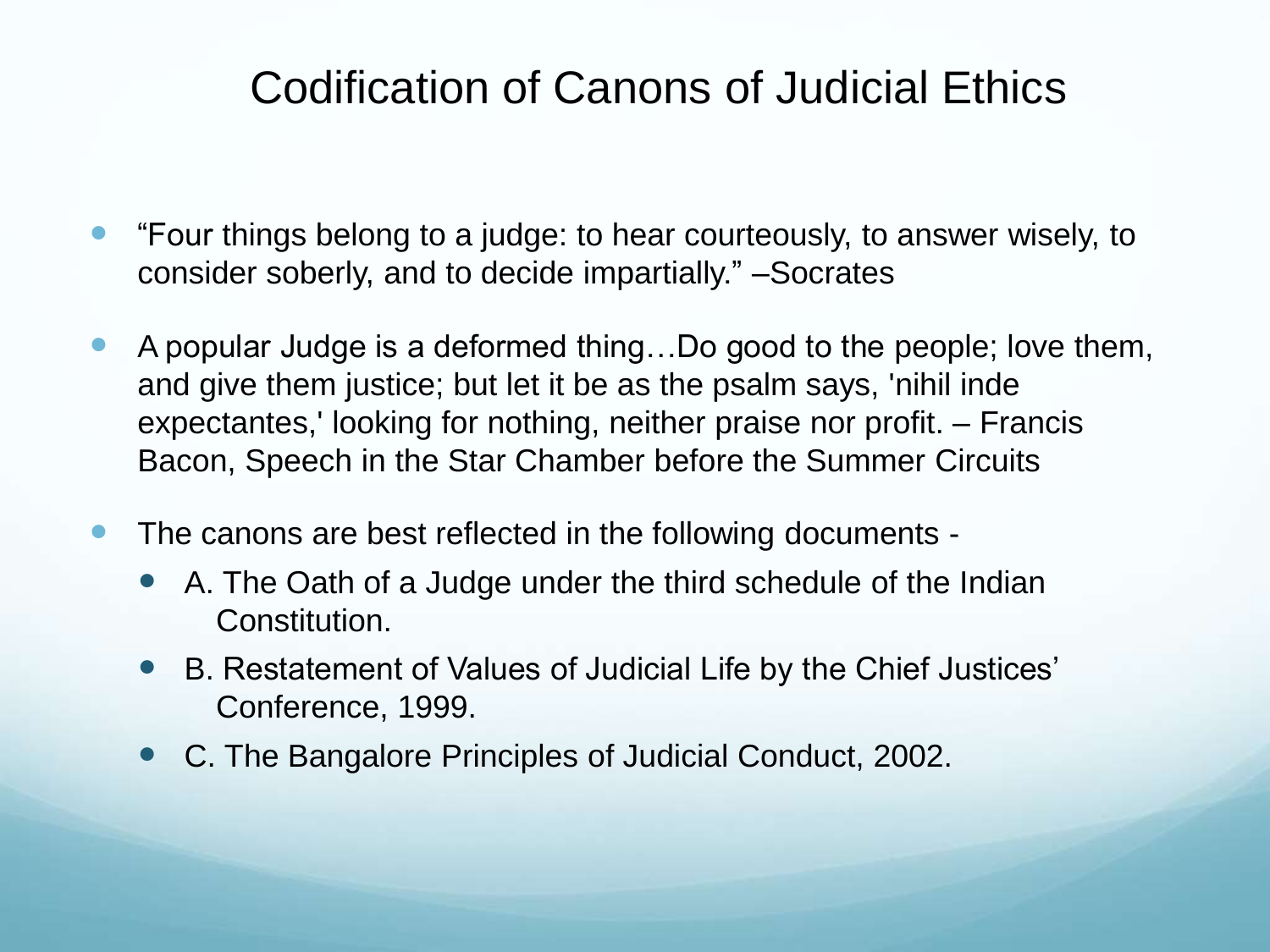# Restatement of Values of Judicial Life by the Chief Justices' Conference India, 1999

- It is a 'restatement of the pre-existing and universally accepted norms, guidelines and conventions' observed by Judges. It is a complete code of the canons of judicial ethics.
- Prescribes the following behaviour
	- Justice must not merely be done but it must also be seen to be done.
	- A Judge should not contest election to any office.
	- Forbids close association with any member of the Bar.
	- Forbids any family member to appear before him in any cause.
	- Forbids family member to use judge's place of residence for professional purposes.
	- To practice a degree of aloofness consistent with the dignity of his office.
	- Forbids hearing a case which involves a family member or friend.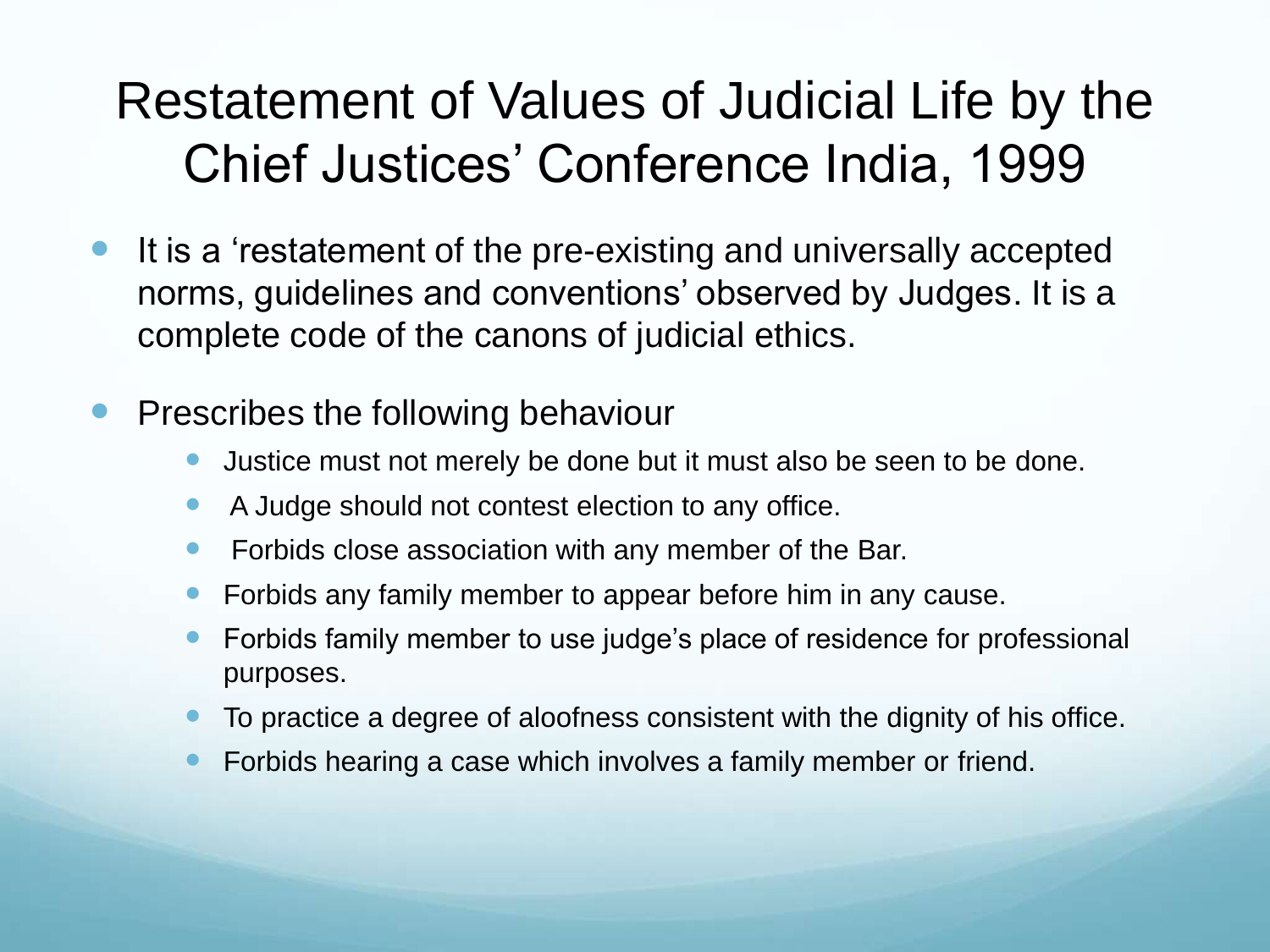- Forbids entering into public debate or express his views in public on political matters.
- To let his judgments speak for themselves. He shall not give interviews to the media.
- Forbids acceptance of gifts or hospitality except from his family, close relations and friends.
- Forbids hearing a matter in which a company, in which he holds shares, is concerned.
- Forbids speculation in shares, stocks or the like.
- Forbids engaging directly or indirectly in trade or business.
- To not ask for, accept contributions or otherwise actively associate with the raising of any fund.
- To not seek any financial benefit in the form of a perquisite or privilege attached to his office.
- Every Judge must at all times be conscious and there should be no act or omission by him which is unbecoming of the high office he occupies.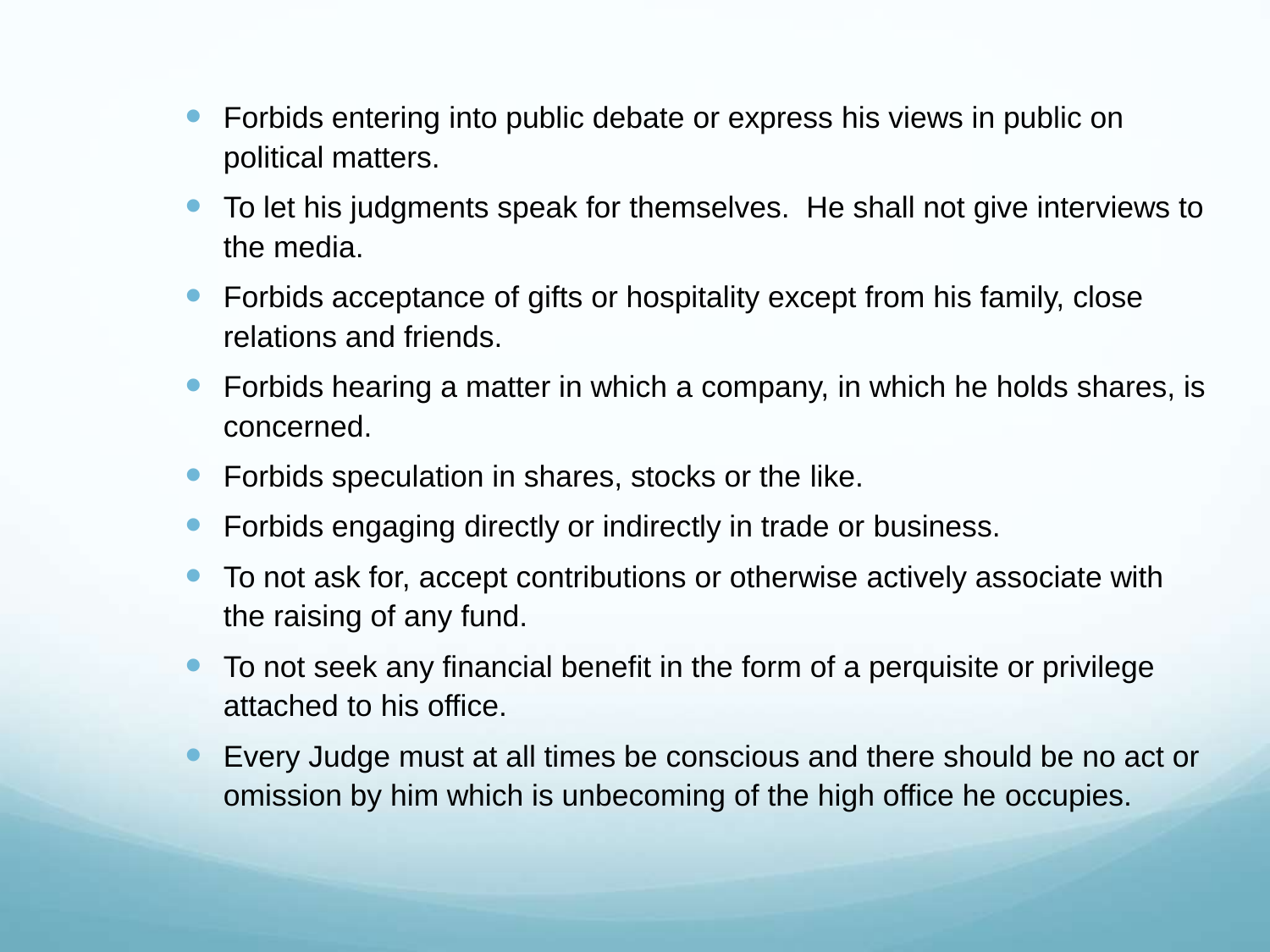# The Bangalore Principles of Judicial Conduct, 2002

- The meeting was held in Bangalore, India where jurists developed a code of conduct drawn principally from common law countries.
- It emphasized on an urgent need for an universally acceptable statement of judicial standards that was consistent with the principle of judicial independence which could be enforced by national judiciaries without any intervention from the executive.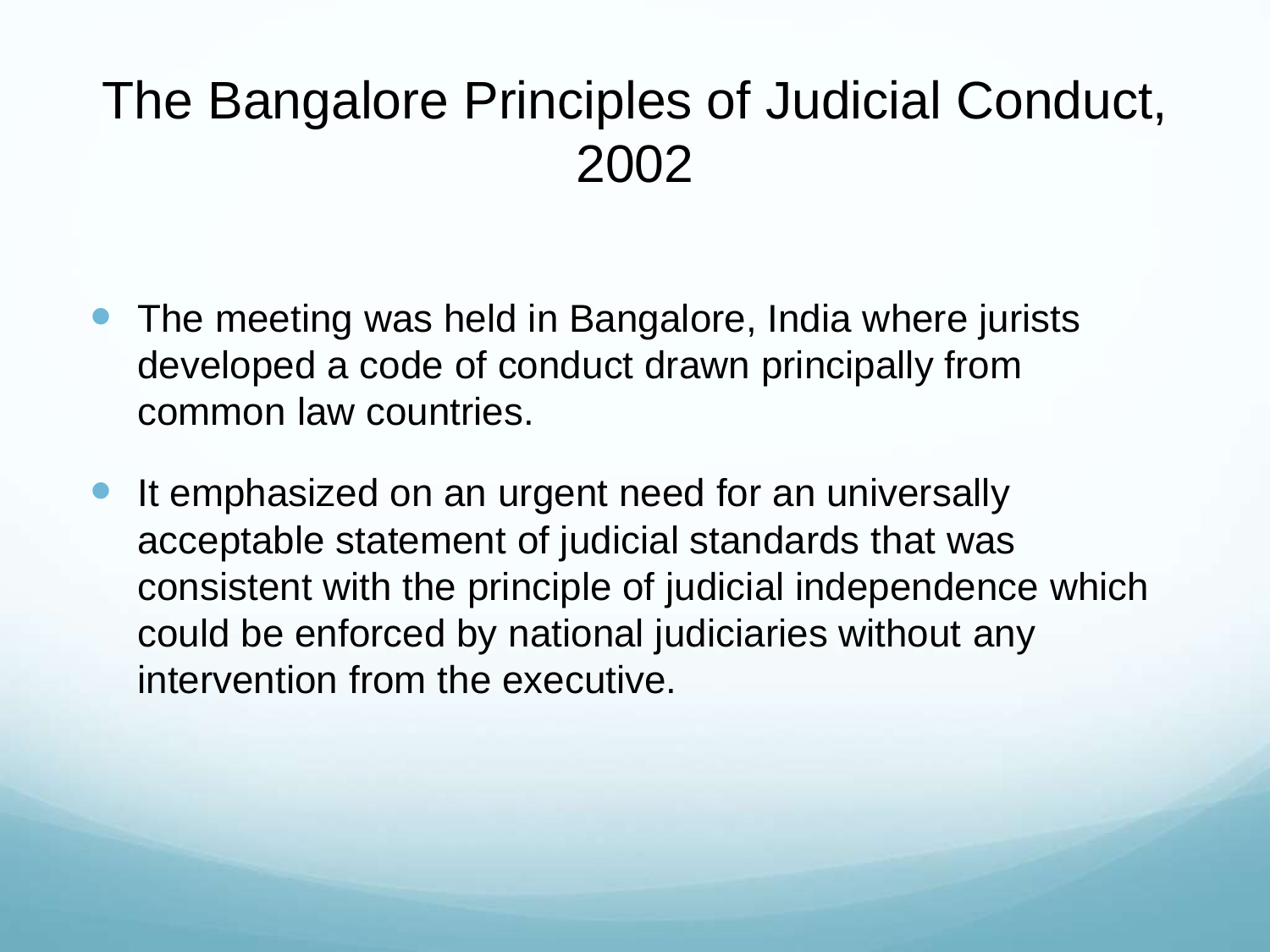# The core values in The Bangalore **Principles**

#### **1. Independence**

Judicial independence is a prerequisite to the rule of law and a fundamental guarantee to fair trial. A judge shall therefore uphold and exemplify judicial independence in both his individual and institutional aspects.

#### **Individual and Institutional independence**

- Individual independence ensures that Judges should not be beholden to the Government of the day. They owe allegiance to the laws and not the ministers of the state.
- Institutional independence is achieved through security of tenure, financial security, etc. which guarantee independence and insularity from other branches of government.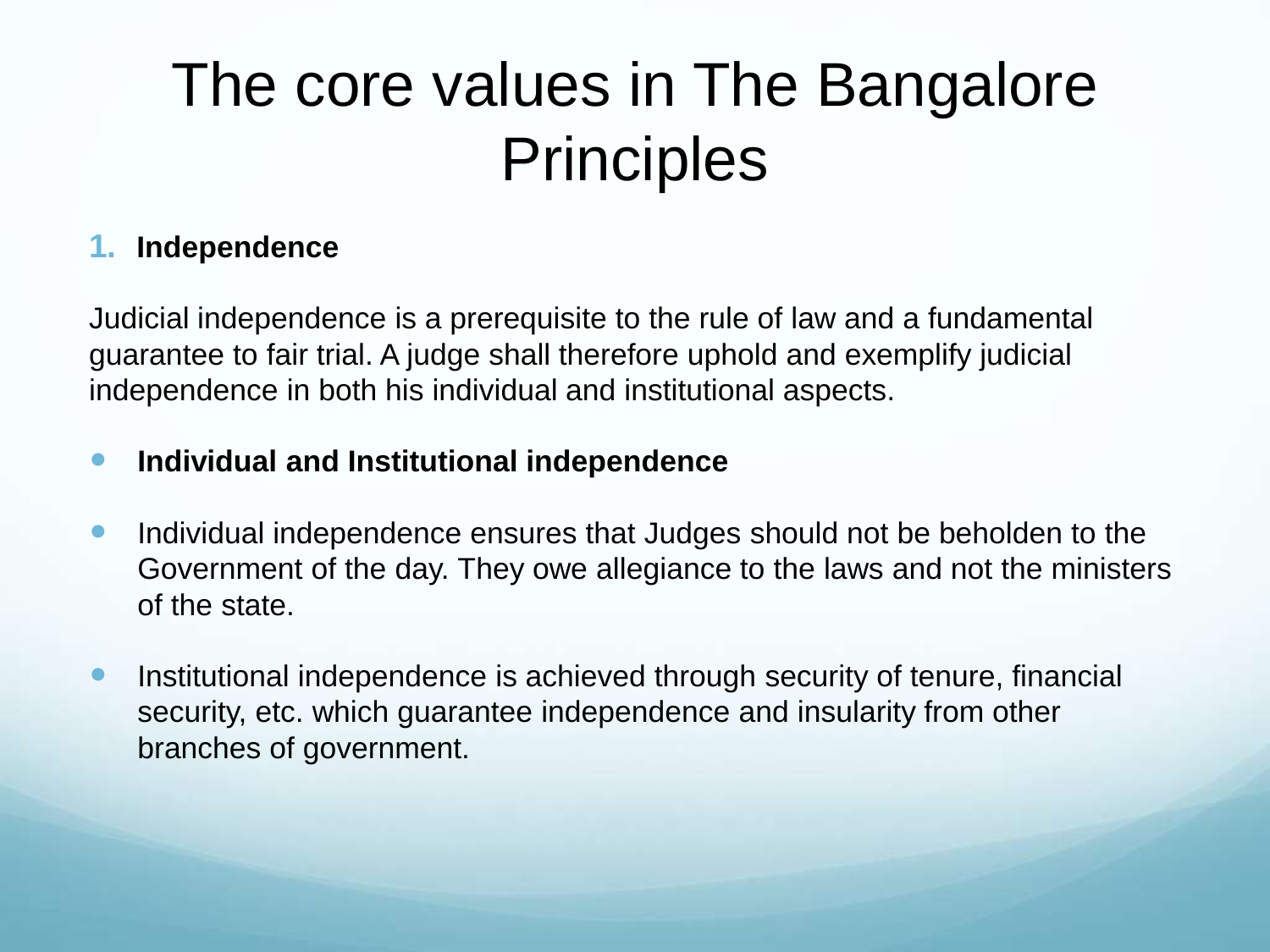2. "**Impartiality** is essential to the proper discharge of duties of judicial office. It applies not only to the decision itself but also to the process by which the decision is made."

"Non arbitrariness and fairness are the two immobile and unalterable cornerstone of a legal behaviour baseline." *– E.P. Royappa v. Tamil Nadu* (1974) 4 SCC 3

3. "**Integrity** is essential to the proper discharge of the judicial office."

4. "**Propriety**, and the appearance of propriety, are essential to the performance of all of the activities of a judge."

5. "Ensuring **Equality** of treatment to all before the courts is essential to the due performance of the judicial office."

"It is the power of punishment alone, when exercised impartially in proportion to the guilt, and irrespective of whether the person punished is the king's son or an enemy, that protects this world and the next." – Kautilya in Arthshastra

6. "**Competence and Diligence** are prerequisites to the due performance of judicial office."

These principles find their presence in the Fiji Judicial Code of Conduct for Judges also.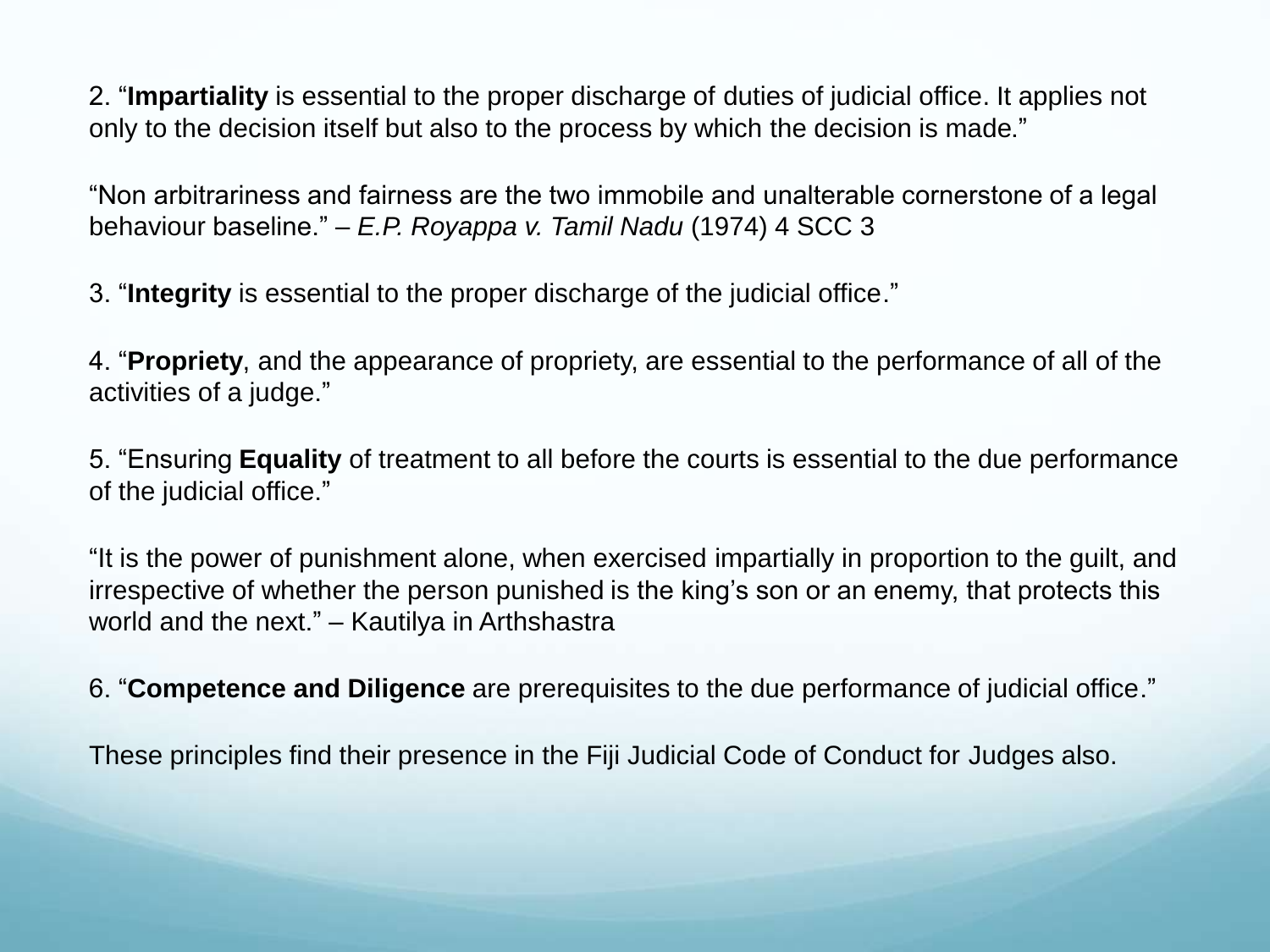# Supreme Court Cases on Judicial Ethics

- *In High Court of Judicature for Rajasthan vs. Ramesh Chand Paliwal* (1998) 3 SCC 72, Judges have been described as 'hermits', further reminding that, "they have to live and behave like hermits, who have no desire or aspiration, having shed it through penance.
- In *Tarak Singh vs. Jyoti Basu* (2005*)* 1 SCC 201, the court highlighted that importance of self discipline –

"Judicial discipline is self discipline. The responsibility is self responsibility. Judicial discipline is an inbuilt mechanism inherent in the system itself. Because of the position that the judiciary occupies and the enormous power it wields, no other authority can impose a discipline on it."

 In *Daya Shankar vs. High Court of Allahabad*, (1987) 3 SCC 1, para 11 the court stated –

"Judicial officers cannot have two standards, one in the court and another outside the court. They must have only one standard of rectitude, honesty and integrity."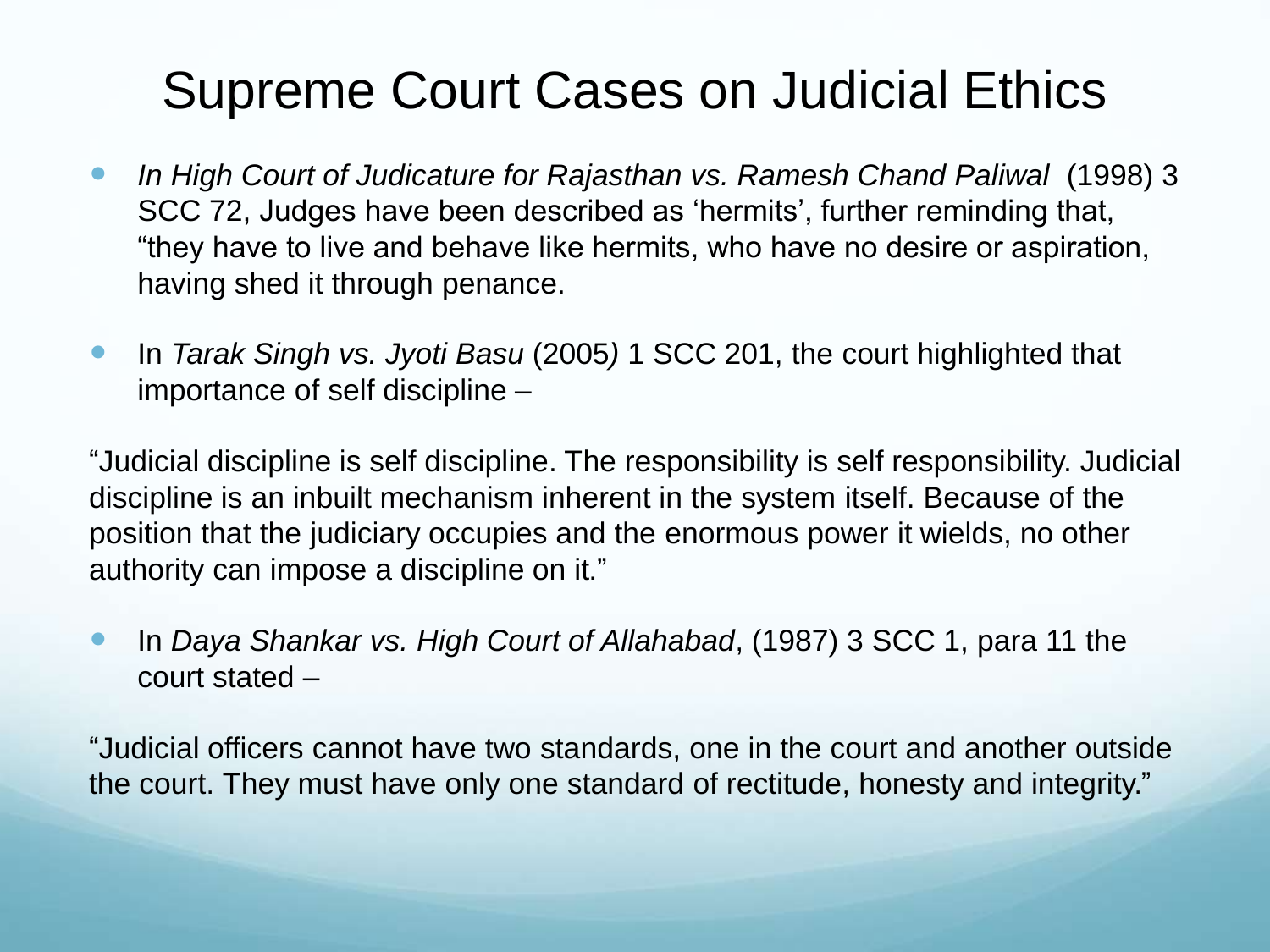*High Court of Judicature at Bombay Vs. Shashikant Patel,* (1987) 3 SCC 1,

"Judicial service is not merely an employment nor the judges merely employees. They exercise sovereign judicial power. They are holders of public offices of great tryst and responsibility. If a judicial officer "tips the scales of justice, its rippling effect would be disastrous and deleterious. A dishonest judicial personage is an oxymoron."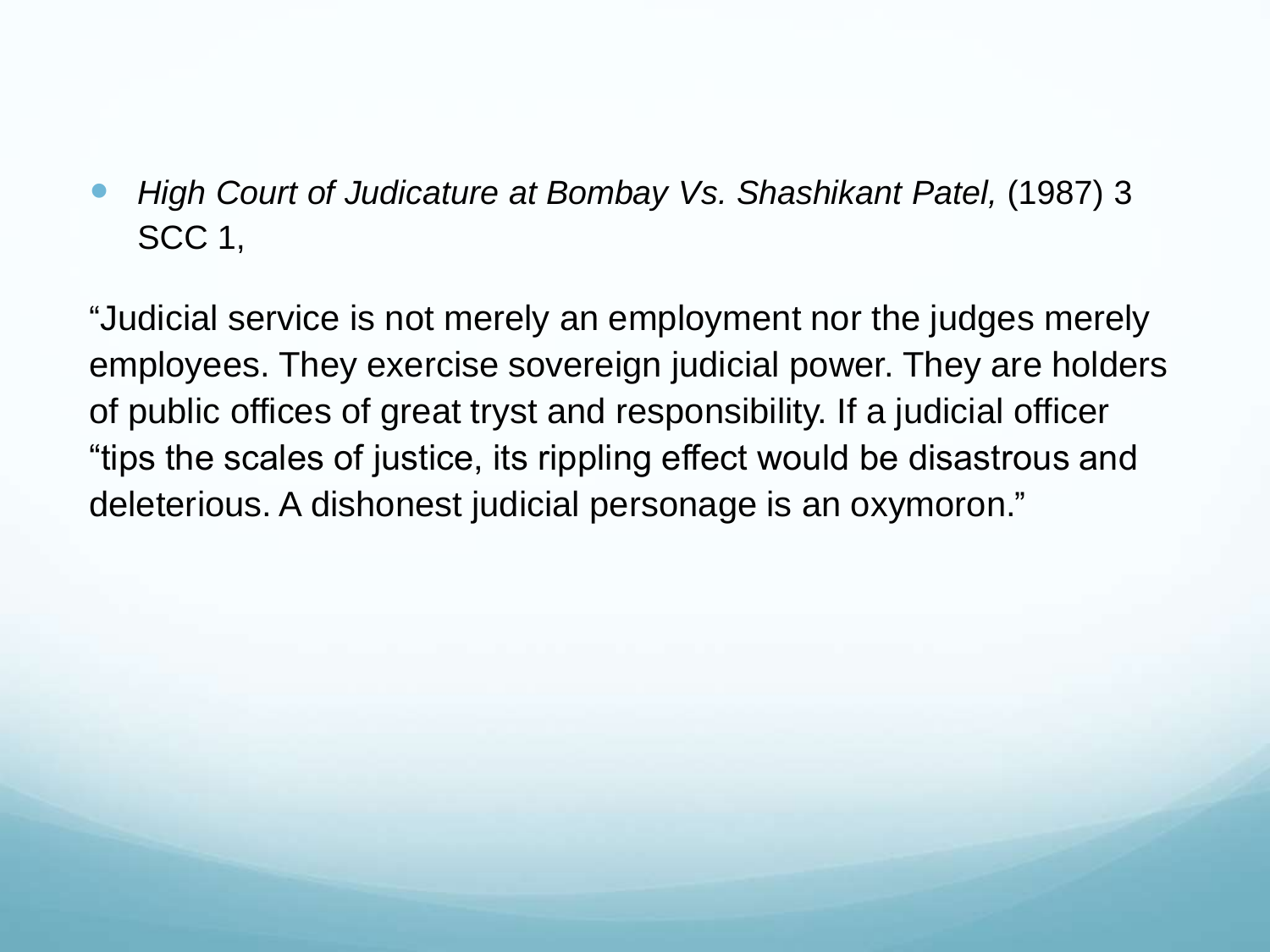# **Neutrality**

- Neutrality refers to the absence of affinity and basing the judgment on objective facts. Without this, judge's decision can be clouded provoking favorable attitude towards a party.
- **Inquisitorial v Adversarial Systems -**
- The ECHR in *De Cubber vs. Belgium (*Application no. 9186/80) held that the investigating judge and trial judge may be one and the same person. This presupposes impartiality in the judicial personnel even though it performs dual roles.
- In contrast, in the adversarial systems, judicial adjudication and investigation are distinct.
- However, in some cases, constitutional courts monitor investigation. This does not compromise neutrality as they do not supervise investigation or direct the investigating agency to act in a particular manner. The Supreme court highlighted the distinction between monitoring and supervision in *M.L. Sharma v Principal Secretary & Anr.* (2014) 2 SCC 532 –

"Monitoring of investigation by court is not equivalent to supervision. Monitoring is intended to endure that proper progress takes place without directing the manner of investigation. The purpose is to eliminate bias, lack of fairness and objectivity."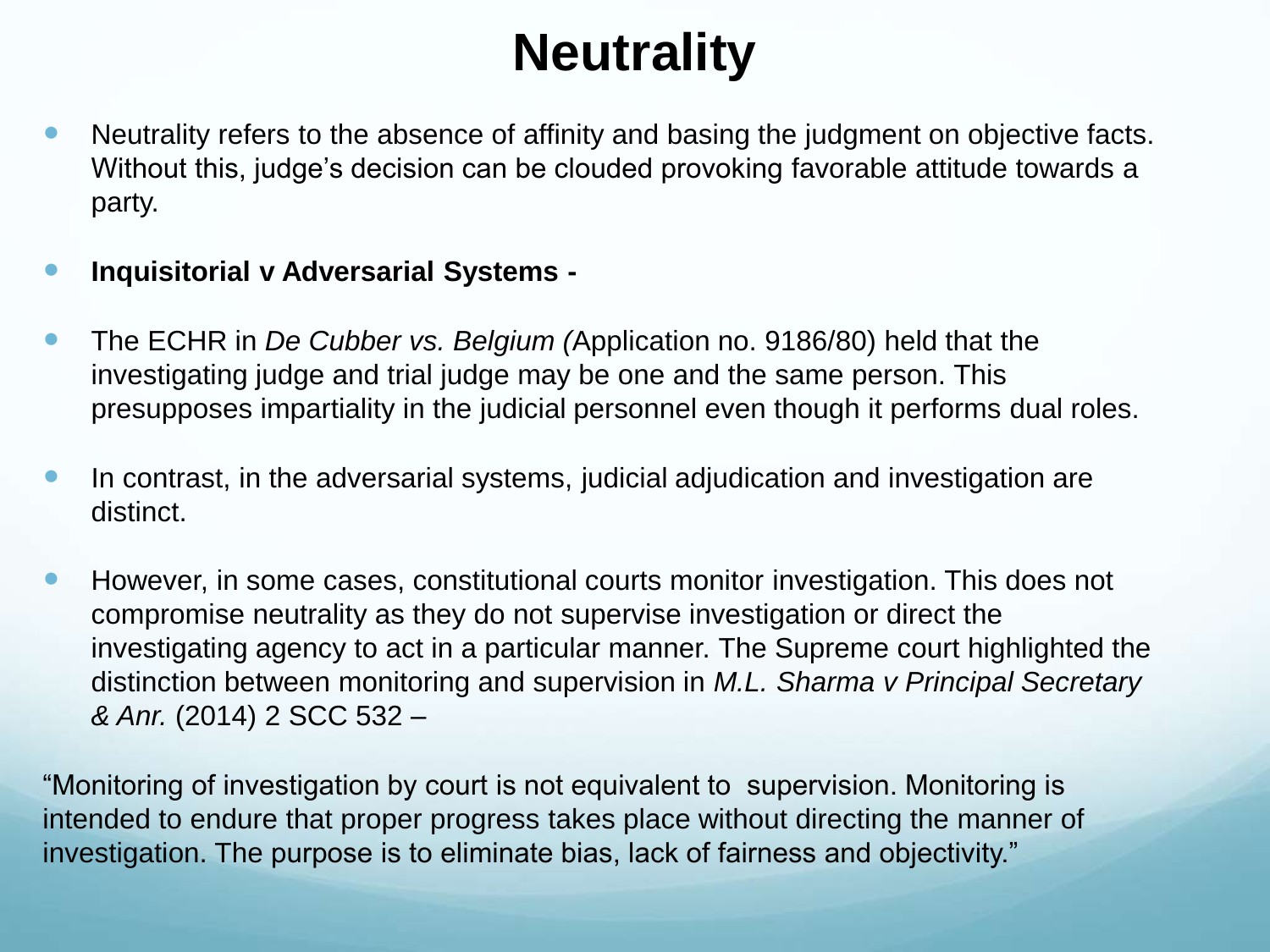### **Discretion v. Bias**

Judicial discretion cannot be arbitrary, capricious, and based on individual predilections. It must be free from biases of all nature.

In *State of West Bengal v. Shivananda Pathak* (1998) 5 SCC 513, the court highlighted a new form of bias, i.e., *judicial obstinacy* –

"All judicial functionaries have necessarily to have an unflinching character to decide a case with an unbiased mind. Judicial proceedings are held in open court to ensure transparency. An essential requirement of judicial adjudication is that the judge is impartial and neutral and is in a position to apply his mind objectively to the facts of the case. If he is predisposed or suffers from prejudices or has a biased mind, he disqualifies himself from acting as a judge."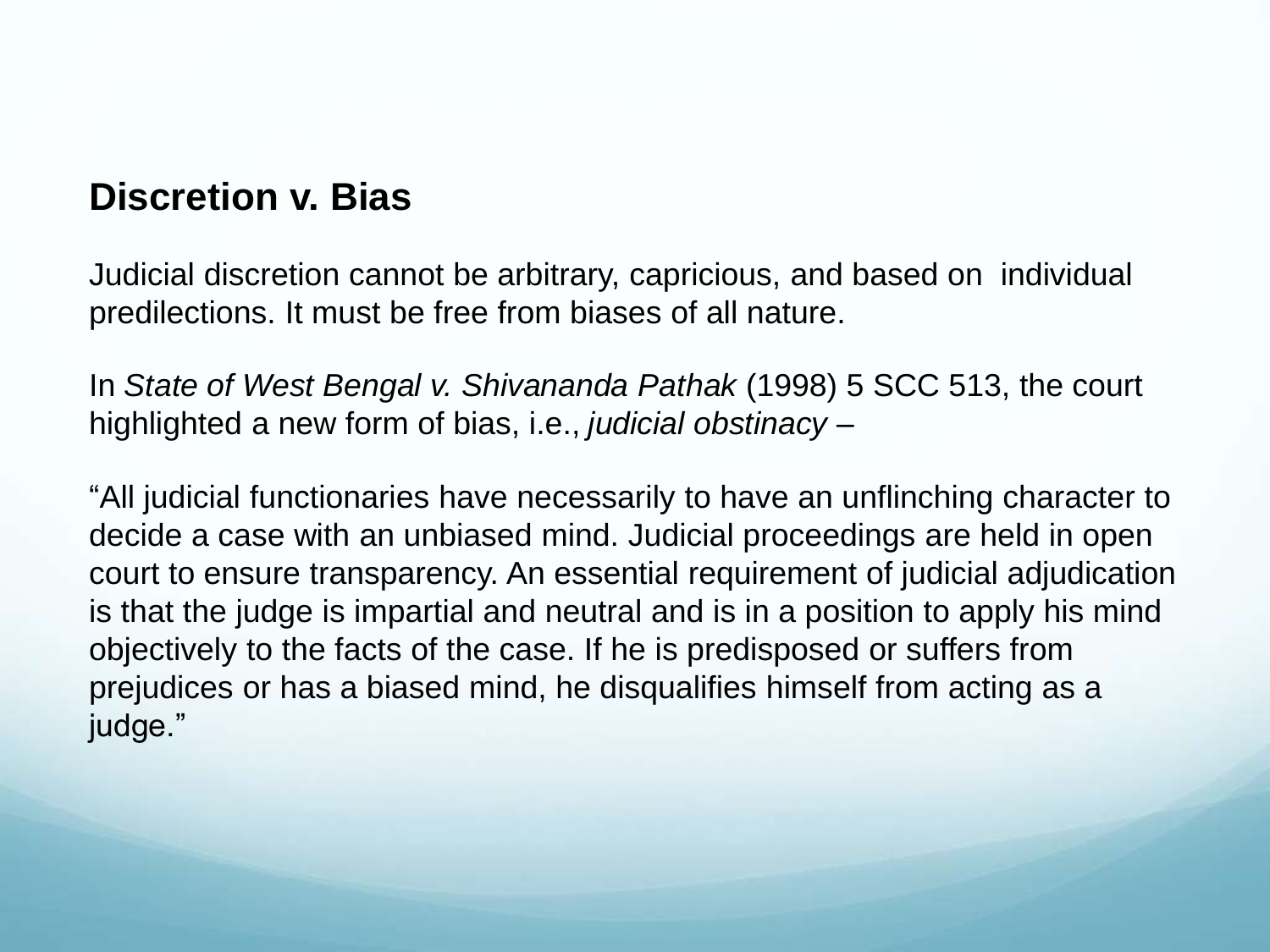### **Ensuring Adherence to Standards**

#### **Judicial Misconduct in District Judiciary –Control and Superintendence by High Court- Article 227 and 235 of the Constitution**

- **In** *Registrar General, Patna High Court v. Pandey Ganjendra Prasad (2012) 6 SCC 357, the* court stated -
	- "Article 235 of the Constitution of India not only vests total and absolute control over the subordinate courts in the High Courts but also enjoins a constitutional duty upon them to keep a constant vigil on the day to day functioning of these courts. There is no gainsaying that while it is imperative for the High Court to protect honest and upright judicial officers against motivated and concocted allegations, it is equally necessary for the High Court not to ignore or condone any dishonest deed on the part of any judicial officer."

#### **Annual Confidential Reports**

- Annual Confidential Report is an important document for judging a public servant's ability, initiative, capacity, industry and integrity in discharging duties allotted to him.
- In 2012, the apex court in *Registrar General, Patna High Court vs. Pandey Gajendra Prasad*  (2012) 6 SCC 357, had requested the High Courts to make the process of filing ACR more transparent, fair and efficient. It stated, "ACRs play a vital and significant role in the assessment, evaluation and formulation of opinion on the profile of a judicial officer, particularly, in matters relating to disciplinary action against a judicial officer. The ACRs of such an officer hold supreme importance in ascertaining his conduct, and therefore, the same have to be reported carefully with due diligence and caution."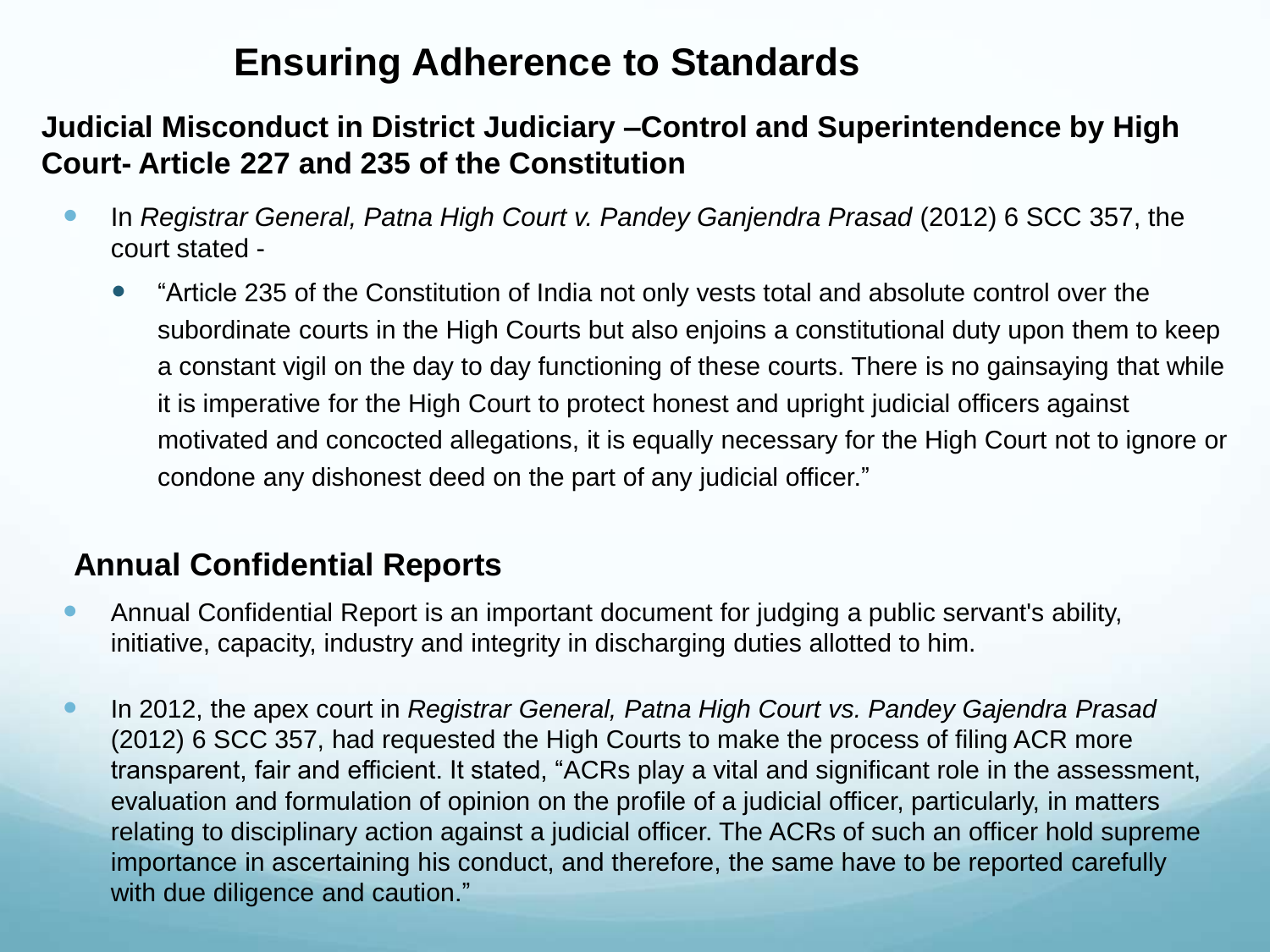### **Constitutional Courts**

### **Impeachment**

- Article 124(4) of the Indian Constitution deals with impeachment of judges. Removal of a Supreme Court or High Court judge can take place on two grounds: proved misbehavior or incapacity.
- **However the impeachment process is very rigorous and so far, no judge has been impeached in** India.

### **In house Procedure**

- In *C. Ravichandran Iyer v. A.M. Bhattacharya* (1995) 5 SCC 457, the court held that mere bad behavior or abrasive conduct is not proven misbehavior within Article 124(4). However, in case of such conduct by a High Court Judge, a complaint may be made to the Chief Justice of the High Court who shall make due verification discrete enquiry into the matter and place all information before the Chief Justice of India. Thereupon the CJI shall take necessary decision which shall be final. This procedure was further amplified by the Supreme Court –
- "In-house procedure" applicable to sitting judges of High Courts is compartmentalized into two stages. Through the first stage, the prima facie veracity of the allegations, contained in the complaint is ascertained. If so, whether a deeper probe is called for. The first stage does not contemplate an in-depth examination of the allegations. All that the Chief Justice of the High Court is required to do, is to determine whether a deeper probe is required. This is to be done, on the basis of a logical assessment made on a consideration of the response of the concerned Judge (with reference to the allegations leveled in the complaint).